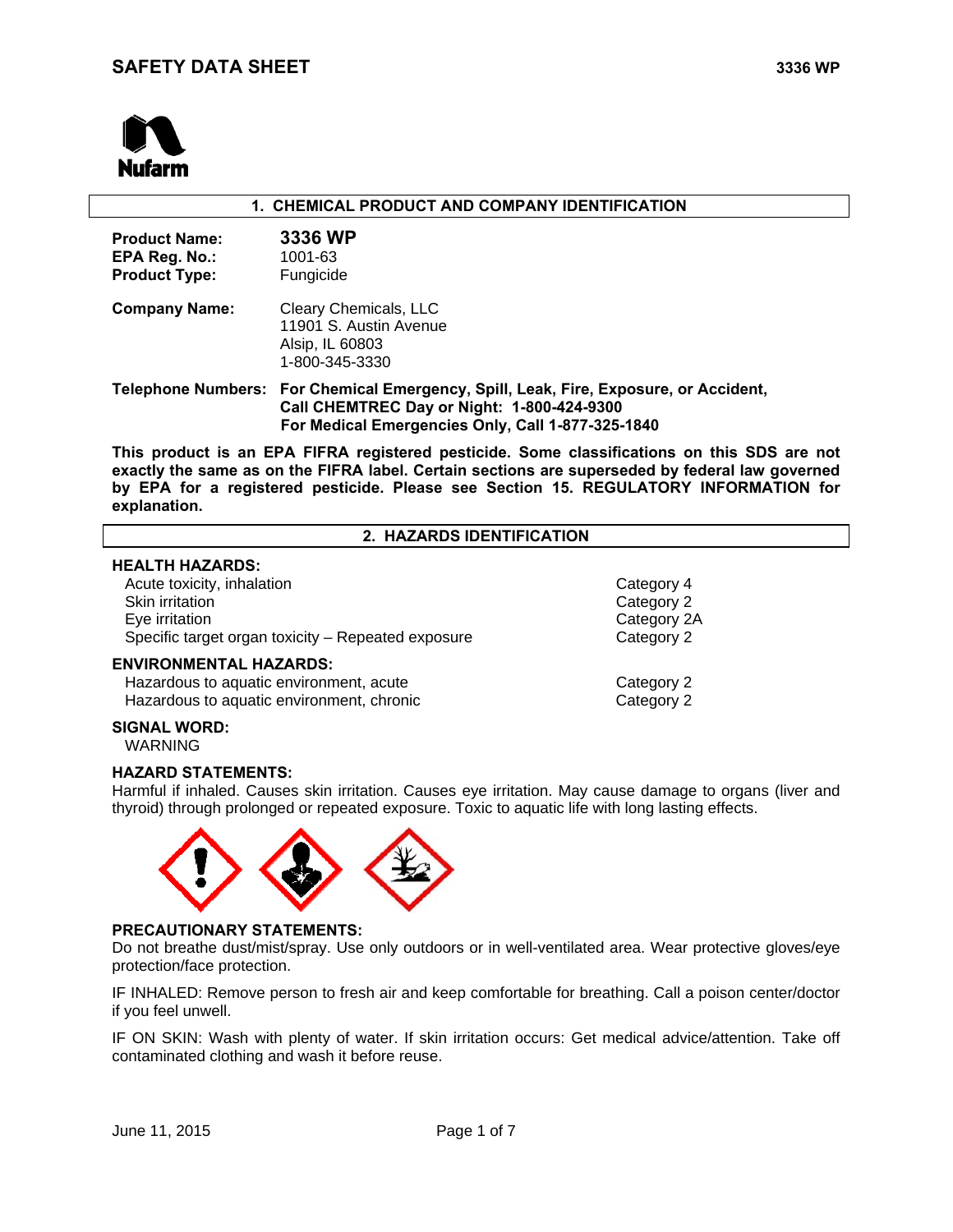IF IN EYES: Rinse cautiously with water for several minutes. Remove contact lenses, if present and easy to do. Continue rinsing. If eye irritation persists: Get medical advice/attention.

Get medical advice/attention if you feel unwell.

Avoid release to the environment. Collect spillage.

Dispose of contents/container in accordance with local/regional/national/international regulations.

| 3. COMPOSITION / INFORMATION ON INGREDIENTS |                     |                     |  |
|---------------------------------------------|---------------------|---------------------|--|
| <b>COMPONENTS</b>                           | CAS NO.             | % BY WEIGHT         |  |
| Thiophanate-methyl                          | 23564-05-8          | $48.5 - 51.5$       |  |
| Kaolin                                      | 1332-58-7           | $41 - 43.6$         |  |
| Crystalline silica (quartz)                 | 14808-60-7          | ~< 0.5              |  |
| Titanium dioxide                            | 13463-67-7          | < 1.0               |  |
| Hydrated, amorphous silica                  | 112926-00-8         | < 1.0               |  |
| Other Ingredients                           | <b>Trade Secret</b> | <b>Trade Secret</b> |  |

**Synonyms:** Dimethyl-4-4´-o-phenylenebis- 3-thioallophanate

Ingredients not precisely identified are proprietary or non-hazardous. Values are not product specifications.

## **4. FIRST AID MEASURES**

**If in Eyes:** Hold eye open and rinse slowly and gently with water for 15 to 20 minutes. Remove contact lenses, if present, after the first 5 minutes, then continue rinsing eye. Call a poison control center or doctor for treatment advice.

**If Inhaled:** Move person to fresh air. If person is not breathing, call 911 or an ambulance, then give artificial respiration, preferably by mouth-to-mouth, if possible. Call a poison control center or doctor for further treatment advice.

**If on Skin or Clothing:** Take off contaminated clothing. Rinse skin immediately with plenty of water for 15 to 20 minutes. Call a poison control center or doctor for treatment advice.

**If Swallowed:** Call a poison control center or doctor immediately for treatment advice. Do not give any liquid to the person. Do not induce vomiting unless told to do so by the poison control center or doctor. Do not give anything by mouth to an unconscious person.

**Most Important symptoms/effects, acute and delayed**: Eye exposure may cause mild irritation. Skin exposure may cause slight irritation.

**Indication of Immediate medical attention and special treatment if needed, if necessary**: None expected.

### **5. FIRE FIGHTING MEASURES**

**Extinguishing Media:** Use extinguishing media suitable for surrounding materials. Dry chemical, carbon dioxide, foam, water spray or fog.

**Special Fire Fighting Procedures:** Firefighters should wear NIOSH/MSHA approved self-contained breathing apparatus and full fire-fighting turn out gear. Dike area to prevent runoff and contamination of water sources. Dispose of fire control water later.

**Unusual Fire and Explosion Hazards:** If water is used to fight fire, contain runoff, using dikes to prevent contamination of water supplies. Dispose of fire control water later.

**Hazardous Decomposition Materials (Under Fire Conditions):** May produce gases such as oxides of carbon and nitrogen.

## **6. ACCIDENTAL RELEASE MEASURES**

**Personal Precautions:** Wear appropriate protective gear for the situation. See Personal Protection information in Section 8.

**Environmental Precautions:** Prevent material from entering public sewer systems or any waterways. Do not flush to drain. Large spills to soil or similar surfaces may necessitate removal of topsoil. The affected area should be removed and placed in an appropriate container for disposal.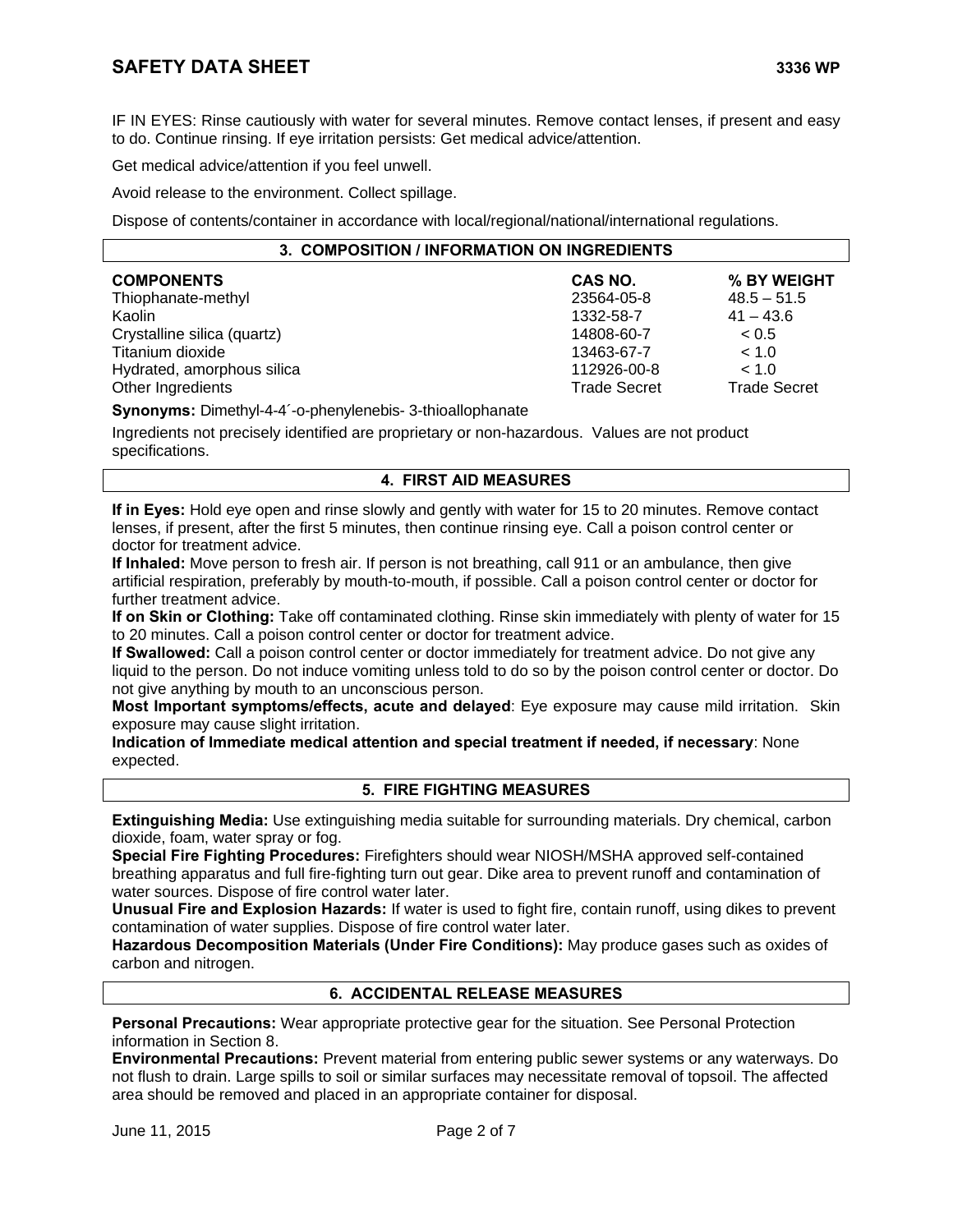**Methods for Containment:** Dike spill using absorbent or impervious materials such as earth, sand or clay. Collect and contain contaminated absorbent and dike material for disposal.

**Methods for Cleanup and Disposal:** Avoid creation of dusty conditions. Scrape up and place in appropriate closed container. Wash entire spill area with a detergent slurry, absorb and sweep into container for disposal. Decontaminate tools and equipment following cleanup. See Section 13: DISPOSAL CONSIDERATIONS for more information.

**Other Information:** Large spills may be reportable to the National Response Center (800-424-8802) and to state and/or local agencies.

# **7. HANDLING AND STORAGE**

**HANDLING**: Avoid contact with eyes or clothing. Users should wash hands before eating, drinking, chewing gum, using tobacco or using the toilet. Remove clothing/Personal Protective Equipment (PPE) immediately if pesticide gets inside. Then wash thoroughly and put on clean clothing. Remove Personal Protective Equipment (PPE) immediately after handling this product. Wash the outside of gloves before removing. As soon as possible, wash thoroughly and change into clean clothing.

**STORAGE:** Store in the original container in a dry, temperature controlled area. Do not store in a manner where cross-contamination with other pesticides, fertilizers, food or feed could occur. If spilled during storage or handling, contain/re-capture spillage and dispose of in accordance with the Pesticide Disposal Instructions.

# **8. EXPOSURE CONTROLS / PERSONAL PROTECTION**

## **Engineering Controls:**

Where engineering controls are indicated by specific use conditions or a potential for excessive exposure, use local exhaust ventilation at the point of generation.

**Eye/Face Protection:** Not normally required. To avoid contact with eyes, wear chemical goggles or shielded safety glasses. An emergency eyewash or water supply should be readily accessible to the work area.

**Skin Protection:** To avoid contact with skin, wear long pants, long-sleeved shirt, socks and shoes. An emergency shower or water supply should be readily accessible to the work area.

**Respiratory Protection:** Not normally required. If vapors or mists exceed acceptable levels, wear NIOSH approved air-purifying respirator with cartridges/canisters approved for use against pesticides.

**General Hygiene Considerations:** Personal hygiene is an important work practice exposure control measure and the following general measures should be taken when working with or handling this material: 1) do not store, use and/or consume foods, beverages, tobacco products, or cosmetics in areas where this material is stored; 2) wash hands and face carefully before eating, drinking, using tobacco, applying cosmetics or using the toilet.

### **Exposure Guidelines:**

|                             | <b>OSHA</b>                                    | <b>ACGIH</b> |              |             |                   |
|-----------------------------|------------------------------------------------|--------------|--------------|-------------|-------------------|
| <b>Component</b>            | TWA                                            | <b>STEL</b>  | <b>TWA</b>   | <b>STEL</b> | <b>Unit</b>       |
|                             |                                                |              |              |             |                   |
| Thiophanate-methyl          | NE                                             | ΝE           | <b>NE</b>    | <b>NE</b>   |                   |
| Kaolin                      | $5(R)^*$<br>15(T)                              | ΝE           | 2(R)<br>2(T) | <b>NE</b>   | mg/m <sup>3</sup> |
| Crystalline silica (quartz) | 10 mg/m <sup>3</sup> /%SiO <sub>2</sub> +2 (R) | ΝE           | 0.025(R)     | NE          | mg/m <sup>3</sup> |
| Titanium dioxide            | 15                                             | ΝE           | 10           | ΝE          | mg/m <sup>3</sup> |
| Hydrated, amorphous silica  | 80 mg/m <sup>3</sup> /%SiO <sub>2</sub>        | ΝE           | <b>NE</b>    | NE          | mg/m <sup>3</sup> |
| Other Ingredients           | NE.                                            | ΝE           | <b>NE</b>    | ΝE          |                   |

NE = Not Established

\* Based on PNOR (Particulates Not Otherwise Regulated)

R= Respirable Fraction

**T**= Total Dust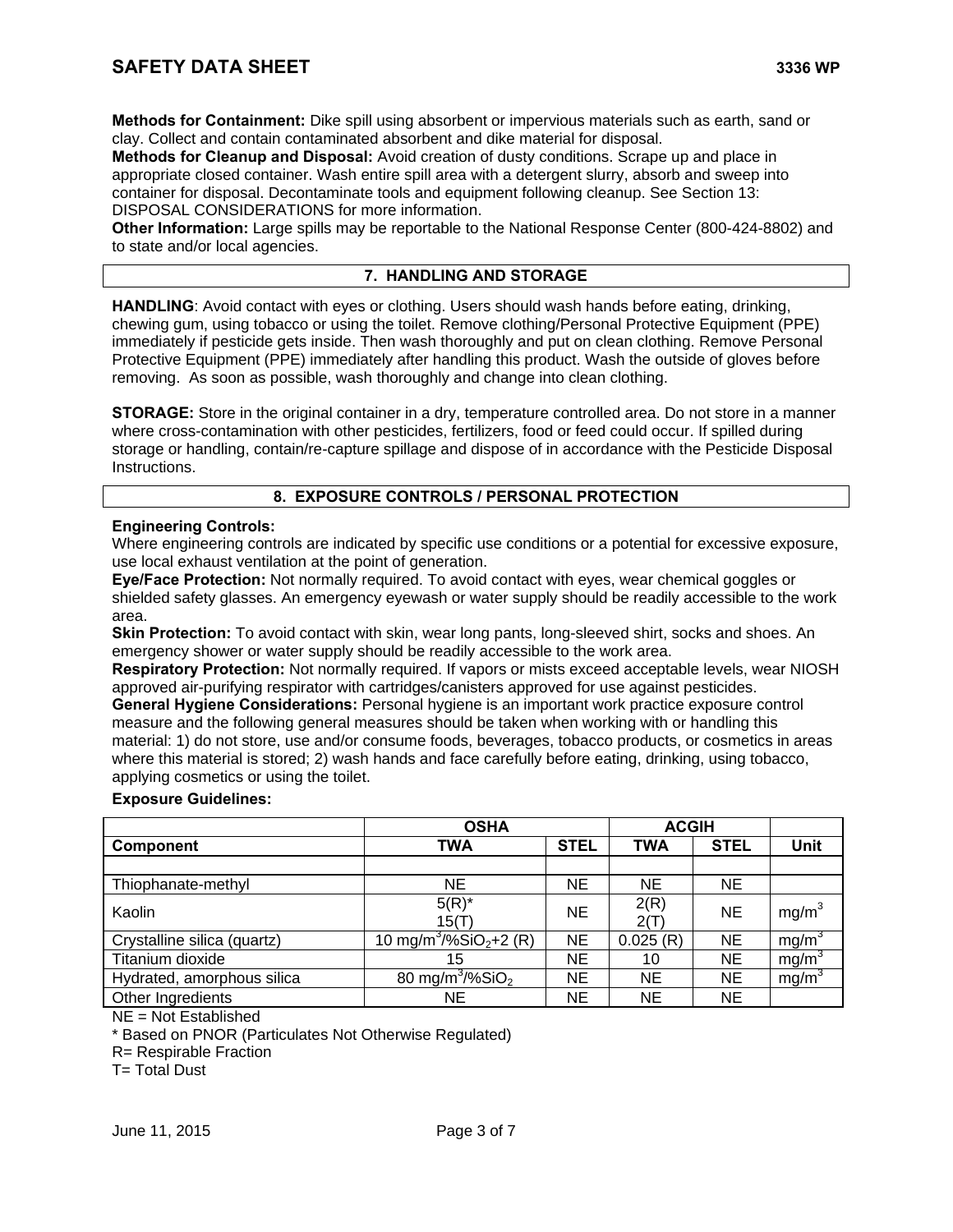### **9. PHYSICAL AND CHEMICAL PROPERTIES**

| Appearance:                                   | Greyish white colored powder                              |
|-----------------------------------------------|-----------------------------------------------------------|
| Odor:                                         | Mild sulfur smell                                         |
| <b>Odor threshold:</b>                        | No data available                                         |
| pH:                                           | 6-7                                                       |
| <b>Melting point/freezing point:</b>          | No data available                                         |
| Initial boiling point and boiling range       | No data available                                         |
| Flash point:                                  | No data available                                         |
| <b>Evaporation rate:</b>                      | No data available                                         |
| Flammability (solid, gas):                    | No data available                                         |
| Upper/lower flammability or explosive limits: | No data available                                         |
| Vapor pressure:                               | No data available                                         |
| Vapor density:                                | No data available                                         |
| <b>Relative density:</b>                      | 16-19 lb/ft <sup>3</sup> depending on manufacturing batch |
| Solubility(ies):                              | <b>Dispersible</b>                                        |
| Partition coefficient: n-octanol/water:       | No data available                                         |
| <b>Autoignition temperature:</b>              | No data available                                         |
| <b>Decomposition temperature:</b>             | No data available                                         |
| <b>Viscosity:</b>                             | No data available                                         |

**Note:** Physical data are typical values, but may vary from sample to sample. A typical value should not be construed as a guaranteed analysis or as a specification.

## **10. STABILITY AND REACTIVITY**

**Reactivity:** Not reactive

**Chemical Stability:** This material is stable under normal handling and storage conditions.

**Possibility of Hazardous Reactions:** Hazardous polymerization will not occur.

**Conditions to Avoid:** Excessive heat. Do not store near heat or flame.

**Incompatible Materials:** Strong oxidizing agents: bases and acids.

**Hazardous Decomposition Products:** Under fire conditions may produce oxides of carbon, nitrogen and sulfur.

## **11. TOXICOLOGICAL INFORMATION**

## **Likely Routes of Exposure:** Dermal, inhalation

### **Symptoms of Exposure:**

**Eye Contact:** Mildly irritating based on toxicity studies.

**Skin Contact:** Minimally toxic and slightly irritating based on toxicity studies.

**Ingestion:** Slightly toxic if ingested based on toxicity studies.

**Inhalation:** Low inhalation toxicity based on toxicity studies.

**Delayed, immediate and chronic effects of exposure:** None reported.

### **Toxicological Data:**

Data from laboratory studies conducted are summarized below: **Oral:** Rat  $LD_{50}$ :  $> 5,000$  mg/kg (female) **Dermal:** Rat LD<sub>50</sub>: >5,000 mg/kg **Inhalation:** Rat 4-hr  $LC_{50}$ : <2.04 mg/L **Eye Irritation:** Rabbit: Mildly irritating (MMTS=10.0) **Skin Irritation:** Rabbit: Slightly irritating (PDII = 0.3)

**Skin Sensitization:** Not a contact sensitizer in guinea pigs following repeated skin exposure.

**Subchronic (Target Organ) Effects:** Repeated overexposure to thiophanate methyl may cause mild anemia and affect the liver and thyroid.

**Carcinogenicity / Chronic Health Effects:** Prolonged overexposure to thiophanate methyl may affect the liver and thyroid. Thiophanate methyl produced dose-dependent increases in benign liver tumors in mice and thyroid tumors in rats. This product contains clay. Crystalline silica (e.g. quartz) is a naturally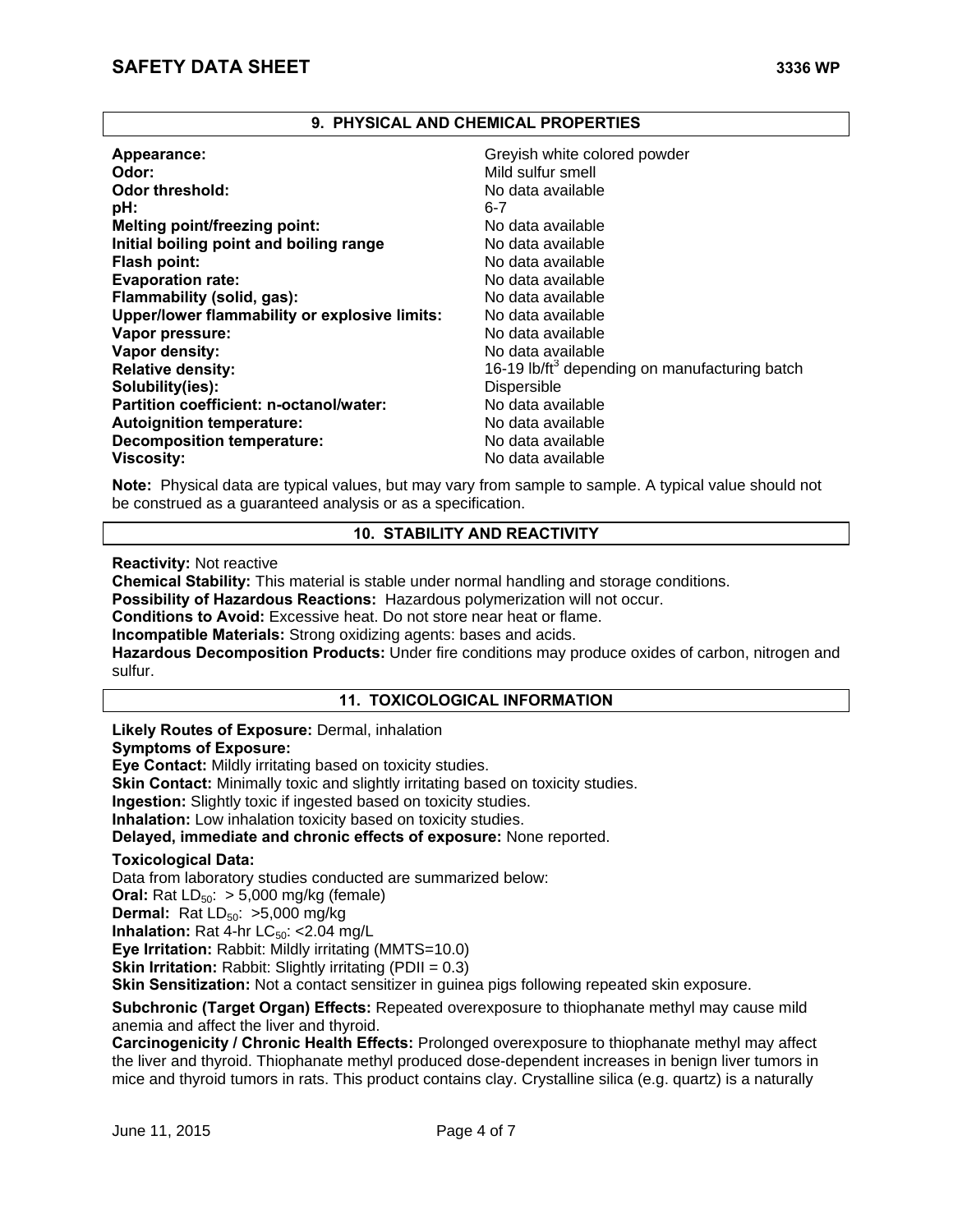occurring component of clay. Inhalation of crystalline silica may cause pulmonary fibrosis (silicosis). Crystalline silica has been classified by IARC as carcinogenic to humans (Group 1), by the U.S. National Toxicology Program as a known human carcinogen and by ACGIH as a suspected human carcinogen (A2).

**Reproductive Toxicity:** Thiophanate methyl did not cause reproductive toxicity in multi-generation studies in rats.

**Developmental Toxicity:** In a rabbit study with thiophanate methyl, slight skeletal variations and decreased fetal weights were observed at doses that were also toxic to mother animals.

Genotoxicity: There have been some positive and some negative studies, but the weight of evidence is that thiophanate methyl is not mutagenic.

# **Assessment of Carcinogenicity:**

This product contains substances that are considered to be probable or suspected human carcinogens as follows:

|                             |              | <b>Regulatory Agency Listing As Carcinogen</b> |            |             |  |
|-----------------------------|--------------|------------------------------------------------|------------|-------------|--|
| Component                   | <b>ACGIH</b> | <b>IARC</b>                                    | <b>NTP</b> | <b>OSHA</b> |  |
| Thiophanate-methyl          | No           | No                                             | No         | No          |  |
| Kaolin                      | No.          | No                                             | No         | No          |  |
| Crystalline silica (quartz) | А2           |                                                | Yes        | No          |  |
| Titanium dioxide            | No           | 2Β                                             | No         | No          |  |
| Hydrated, amorphous silica  | No           | No                                             | No         | No          |  |
| Other Ingredients           | No           | No                                             | No         | No          |  |
|                             |              |                                                |            |             |  |

## **12. ECOLOGICAL INFORMATION**

## **Ecotoxicity:**

Data on Thiophanate-methyl Technical:

| 96-hour LC <sub>50</sub> Bluegill:      | $>41$ ppm |
|-----------------------------------------|-----------|
| 96-hour LC <sub>50</sub> Rainbow Trout: | 8.3 ppm   |
| 48-hour EC <sub>50</sub> Daphnia:       | 5.4 ppm   |
| 96-hour LC <sub>50</sub> Mysid:         | $1.1$ ppm |

Bobwhite Quail 8-day Dietary  $LC_{50}$ :  $>10,000$  ppm Mallard Duck Oral LD $_{50}$ : 4,640 mg/kg 48-hour Honey Bee Contact  $LD_{50}$ :  $>100 \mu g/bee$ 

# **Environmental Fate:**

Thiophanate methyl degrades primarily to MBC whether on foliage, in soil or in water in a matter of days. Both photolysis and hydrolysis are important routes of degradation. MBC is microbially degraded, but stable to aqueous photodegradation, stable to hydrolysis at pH values ranging from 5 to 7 and stable to soil photolysis. Metabolism under aerobic and anaerobic conditions in both soil and water proceeds at a slow rate. Under application conditions, average half-lives are about 20 to 50 days, but may be as short as a few days with repeated use.

# **13. DISPOSAL CONSIDERATIONS**

## **Waste Disposal Method:**

Wastes resulting from the use of this product may be disposed of on site or at an approved waste disposal facility. Improper disposal of excess pesticide is a violation of Federal law.

**Container Handling and Disposal:** Nonrefillable container. Do not reuse or refill this container. Securely wrap original container in several layers of newspaper and discard in trash. Offer for recycling, if available. When all water soluble bags are used, dispose of empty foil package in a sanitary landfill, or by incineration, or, if allowed by State and local authorities, by burning. If burned, stay out of smoke. **Home Use Disposal:** If empty: Nonrefillable container. Do not reuse or refill this container. Offer for recycling, if available. If partly filled: Call your local solid waste agency or 1-800-CLEANUP for disposal instructions. Never place unused product down any indoor or outdoor drain.

## **14. TRANSPORTATION INFORMATION**

**DOT**

## **< 20 pounds per completed package**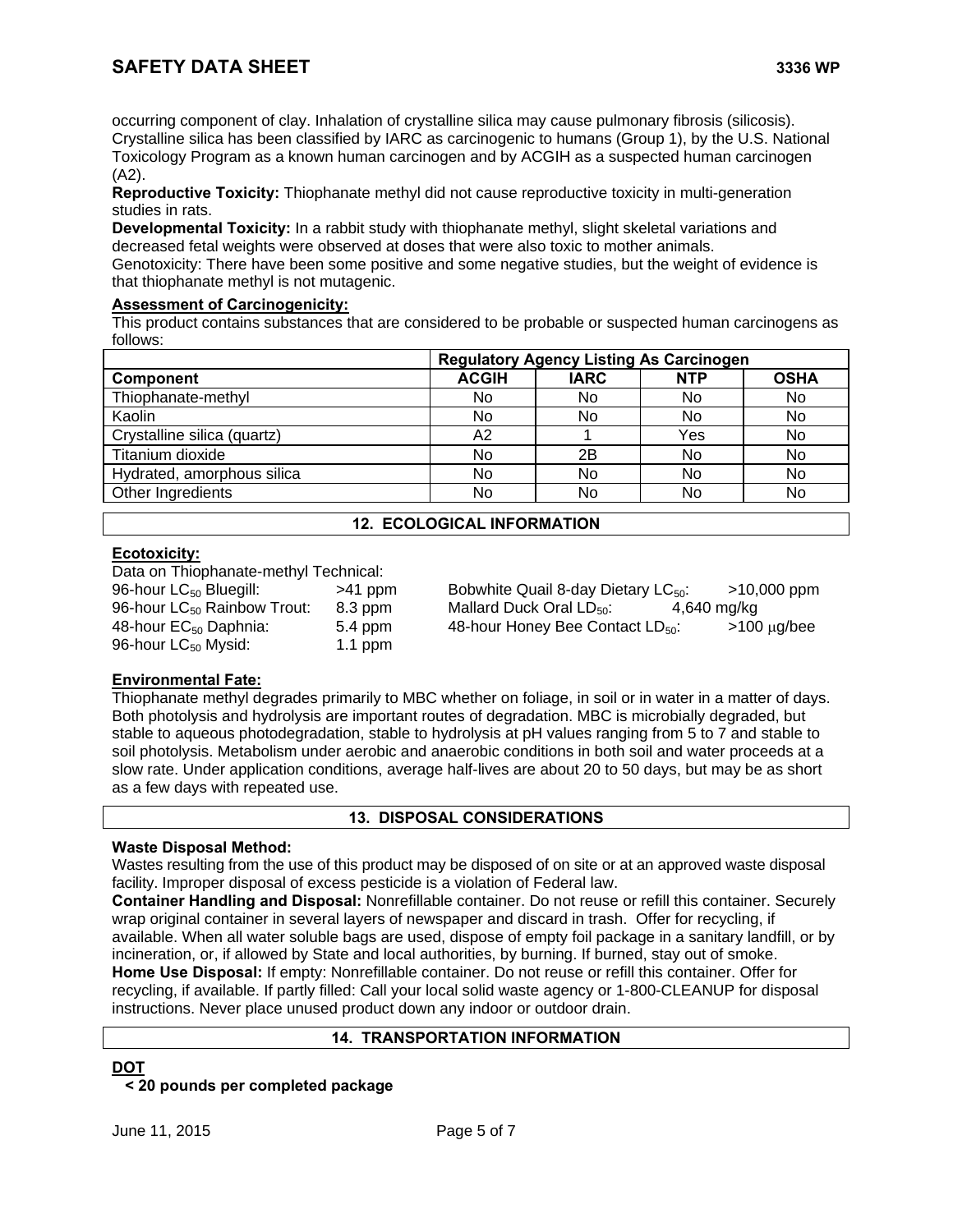Non Regulated

### **≥ 20 pounds to 882 pounds per completed package**

UN 3077, Environmentally hazardous substances, solid, n.o.s., 9, III, (thiophanate-methyl), RQ

### **>882 pounds per completed package**

 UN 3077, Environmentally hazardous substances, solid, n.o.s., 9, III, (thiophanate-methyl), RQ, Marine **Pollutant** 

## **IMO / IMDG**

 UN 3077, Environmentally hazardous substances, solid, n.o.s., 9, III, (thiophanate-methyl), Marine **Pollutant** 

### **IATA**

Non-regulated

### **15. REGULATORY INFORMATION**

### **EPA FIFRA INFORMATION**

This chemical is a pesticide product registered by the United States Environmental Protection Agency and is subject to certain labeling requirements under federal pesticide law. These requirements differ from the classification criteria and hazard information required for safety data sheets (SDS), and for workplace labels of non-pesticide chemicals. The hazard information required on the pesticide label is reproduced below. The pesticide label also includes other important information, including directions for use.

CAUTION. Causes moderate eye irritation. Avoid contact eyes or clothing.

## **U.S. FEDERAL REGULATIONS**

**TSCA Inventory:** This product is exempted from TSCA because it is solely for FIFRA regulated use.

SARA Hazard Notification/Reporting: **Hazard Categories Under Criteria of SARA Title III Rules (40 CFR Part 370):** Immediate and Delayed

### **Section 313 Toxic Chemical(s):**

Thiophanate-methyl (CAS No. 23564-05-8) 48.5 – 51.5% equivalent by weight in product

### **Reportable Quantity (RQ) under U.S. CERCLA:**

Thiophanate-methyl (CAS No. 23564-05-8) 10 pounds

### **RCRA Waste Code:**

Under RCRA, it is the responsibility of the product user to determine at the time of disposal, whether a material containing the product or derived from the product should be classified as a hazardous waste.

### **State Information:**

Other state regulations may apply. Check individual state requirements.

**California Proposition 65:** This product contains chemicals known to the state of California to cause cancer and developmental effects in males and females.

### **16. OTHER INFORMATION**

| <b>National Fire Protection Association (NFPA) Hazard Rating:</b> |  |  |                                                                                     |  |  |
|-------------------------------------------------------------------|--|--|-------------------------------------------------------------------------------------|--|--|
|                                                                   |  |  | Rating for this product: Health: 0 Flammability: 0 Reactivity: 1                    |  |  |
|                                                                   |  |  | Hazards Scale: $0 =$ Minimal $1 =$ Slight $2 =$ Moderate $3 =$ Serious $4 =$ Severe |  |  |